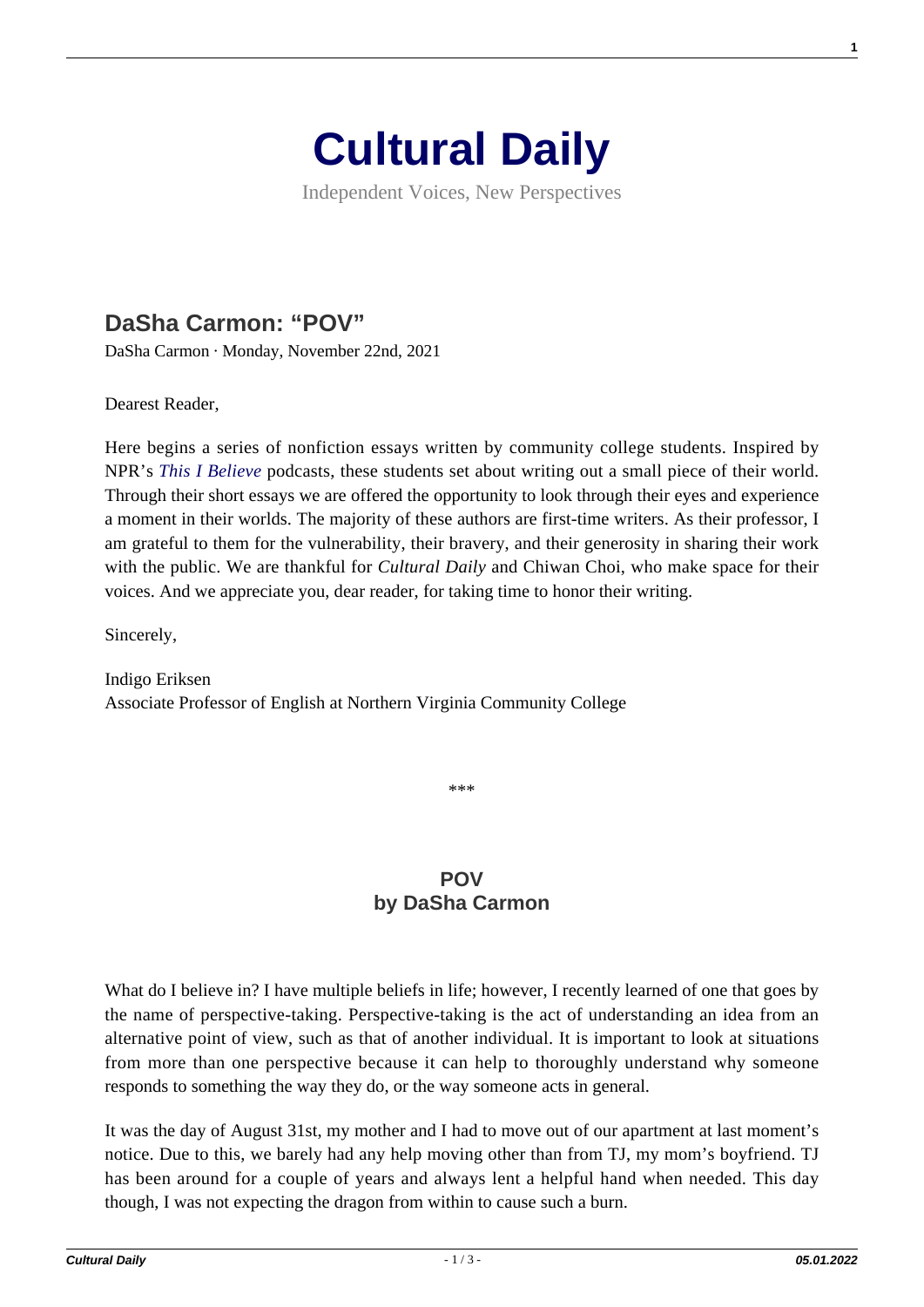It came time to start moving some things into the U-Haul truck. I was still in the process of packing some things from my room and my nail area when I heard the front door open and TJ asking me to do something. "Can you double wrap your drawers? because they are starting to spill out."

In that moment, I was focused on packing and taping other boxes so I did not complete what he asked right away. He then came back into the apartment, sucked his teeth and asked me for a second time to double wrap my drawers. I did not respond because I was clearly completing another task. However, I did re-tape my drawers as soon as I finished doing what I was doing. Before I knew it, there was a moment as he was carrying multiple boxes and furniture and heading out the door. I was in the kitchen which you have to pass in order to exit the front door. I saw him struggling a bit so I tried to make my way towards the front door but I did not get to it exactly in time since there was multiple boxes on the kitchen floor for me to get through to get to him.

When I did make it to him, he exclaimed, "Don't worry about it, I got it," while looking out the corner of his eye at me. I just felt like at least I made an attempt to hold the door and help. Throughout the day, small petty things continued to happen and I had an attitude with him for the rest of the move.

These attitudes led to a couple arguments between myself and TJ, as well as between my mother and I. Everyone was frustrated and stressed out.

Following the move, I turned a cold shoulder towards TJ for weeks. There was a first attempt to have a civil conversation, but I let my emotions get the best of me and exploded so nobody had a chance to truly speak their side until the second attempt. So one day, my mom picked me up from school and TJ was in the car–they practically ambushed me–but this was the time to have the civil sit down.

During this sit down, TJ explained to me the reasoning behind his actions, that when he asked me to double wrap my things and he returned inside the apartment to see they were not, he was frustrated. This was because he was trying to move things into the U-Haul truck a certain way so that more items could fit. When he returned and was not able to take my drawers, it delayed his process and seemed like I was blatantly not listening to him. Moreover, when I did not make it to hold the door quick enough to help him, it seemed as though I was just being rude and unhelpful.

I felt very overwhelmed because I did not know he felt this way; instead, I was blinded by what I'd seen as his faults while not paying attention to my own. Due to me not looking from a different perspective, I almost changed the relationship between TJ and I, and things would have been rocky from that point on for us as well as my mom. This is when I learned that it is very important to not quickly judge the way somebody acts or take personal offense to it right off the bat, especially without taking a step back and looking at it from their perspective first.

All in all, I believe it is important to know perspective-taking, both for the sake of your feelings and other people's. In the end, I know that if I would've took that belief into account during this event, I would've spared a lot of hurt feelings, altered relationships, and arguments. Thank you.

\*\*\*

*(Read all the pieces in [This I Believe](https://www.culturaldaily.com/tag/this-i-believe/))*